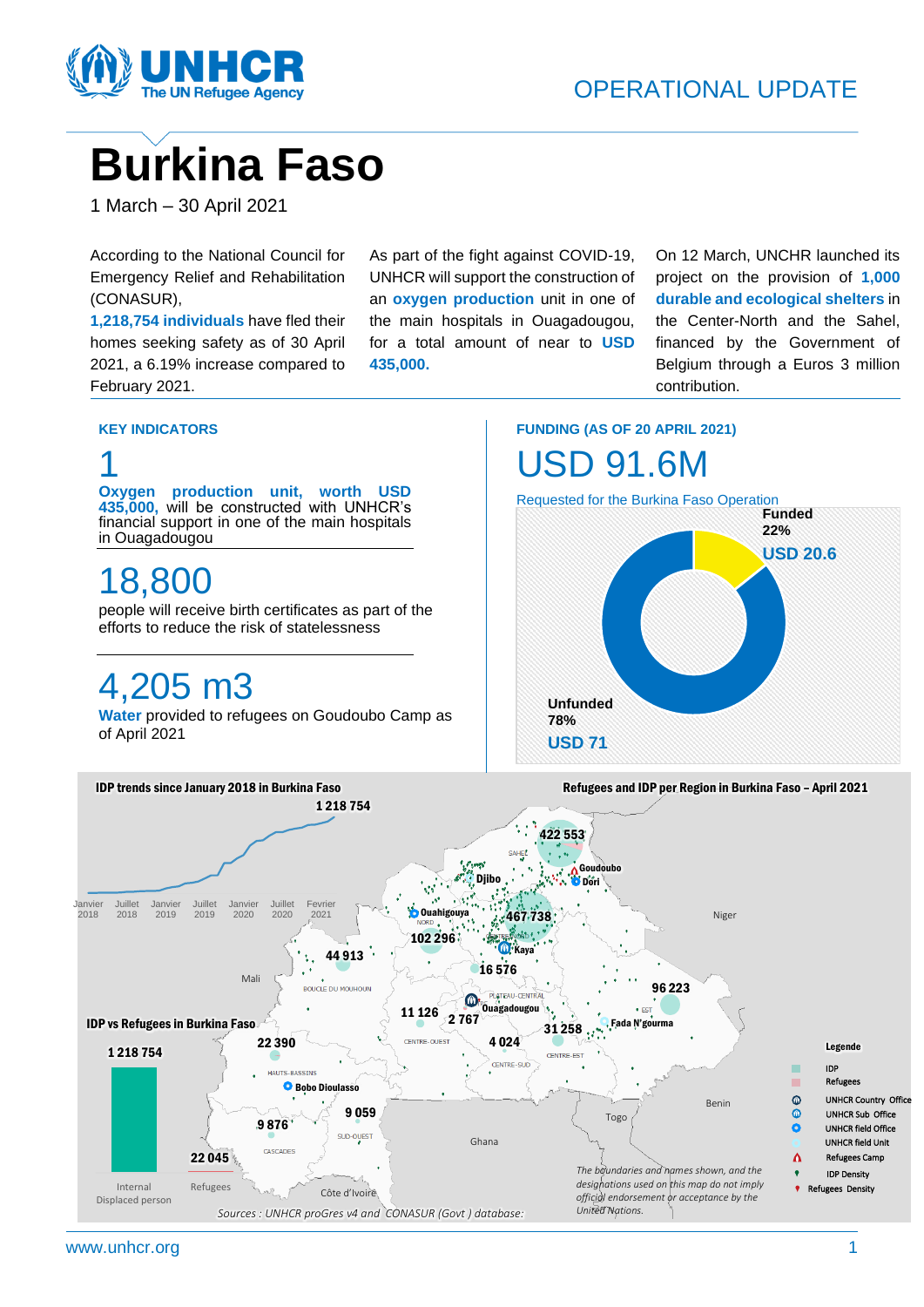

### **OPERATIONAL CONTEXT**

The security situation remains volatile throughout the country, with a concentration of incidents reported in the regions of Sahel, North, East and Center-North. Attacks targeted the Forces of Defense and Security (FDS) and Volunteers for the Defense of the Fatherland (VDP) as well as civilian populations. Growing violence has led to population movements in the East, North and Sahel regions. On 28 April, two Spanish journalists and an Irish director of a wildlife foundation were killed in the East region. The Governments of Burkina Faso, Spain and Ireland confirmed the deaths of the three individuals, while the incident was widely covered in national and international media.

Following the relocation of some 6,571 refugees to the Goudoubo camp, the Minister of Foreign Affairs, Cooperation and Burkinabe Abroad, Alpha Barry, visited the camp on 11 March. The Governor, UNHCR Acting Representative, the CONAREF Permanent Secretary, humanitarian agencies operating in the camp, refugee leaders and representatives from host community representatives met with the Minister and his delegation. The Minister expressed his appreciation for UNHCR and its partners' efforts for all of the work done to revive Goudoubo camp. He called upon the refugee and the host communities to act as 'agents of peace' in order to maintain and reinforce social cohesion in the area.

# **MAIN ACHIEVEMENTS**

### **PROTECTION**

The results of the Regional Protection Monitoring (Project 21) for the month of April indicate that populations have been impacted by the deterioration of the security situation through Burkina Faso, with 36% of persons sharing that they feel unsafe, compared with 12% in the previous month. Similarly, up to 43% of people stated that they cannot move freely, up from the 18% reported in March. The main protection incidents include kidnapping (28%), beatings and injuries (18%), theft and pillage (18%) and homicides (16%). The data also

With the recent return of refugees to Goudoubo camp, protection services and assistance have resumed. Some 9,256 refugees benefitted from the monthly cash for food distribution. With spontaneous arrivals from refugees living outside of the camp and asylum-seekers from Mali, there has been increased pressure on available services and resources. Each refugee was provided with 14.2 litres of water per day – slightly below the sphere standard of 20 litres daily, while animals and gardening also require additional water. In order to enhance livelihood opportunities in the area, UNHCR, authorities, refugee and host community representatives identified a location between the camp and the town of Goudoubo to establish the local market.

captures that populations are increasingly considering fleeing abroad, with 13% of people attempting to leave Burkina Faso in April compared to 4% in March. Women continue to be particularly affected by the violence, with the most common form of gender-based violence (VBG) being forced marriage (23%) and physical violence (18%). In addition, the main child protection issues reported included child labour (29%), forced marriage (19%) and unwanted pregnancy (17%), while 70% of adults described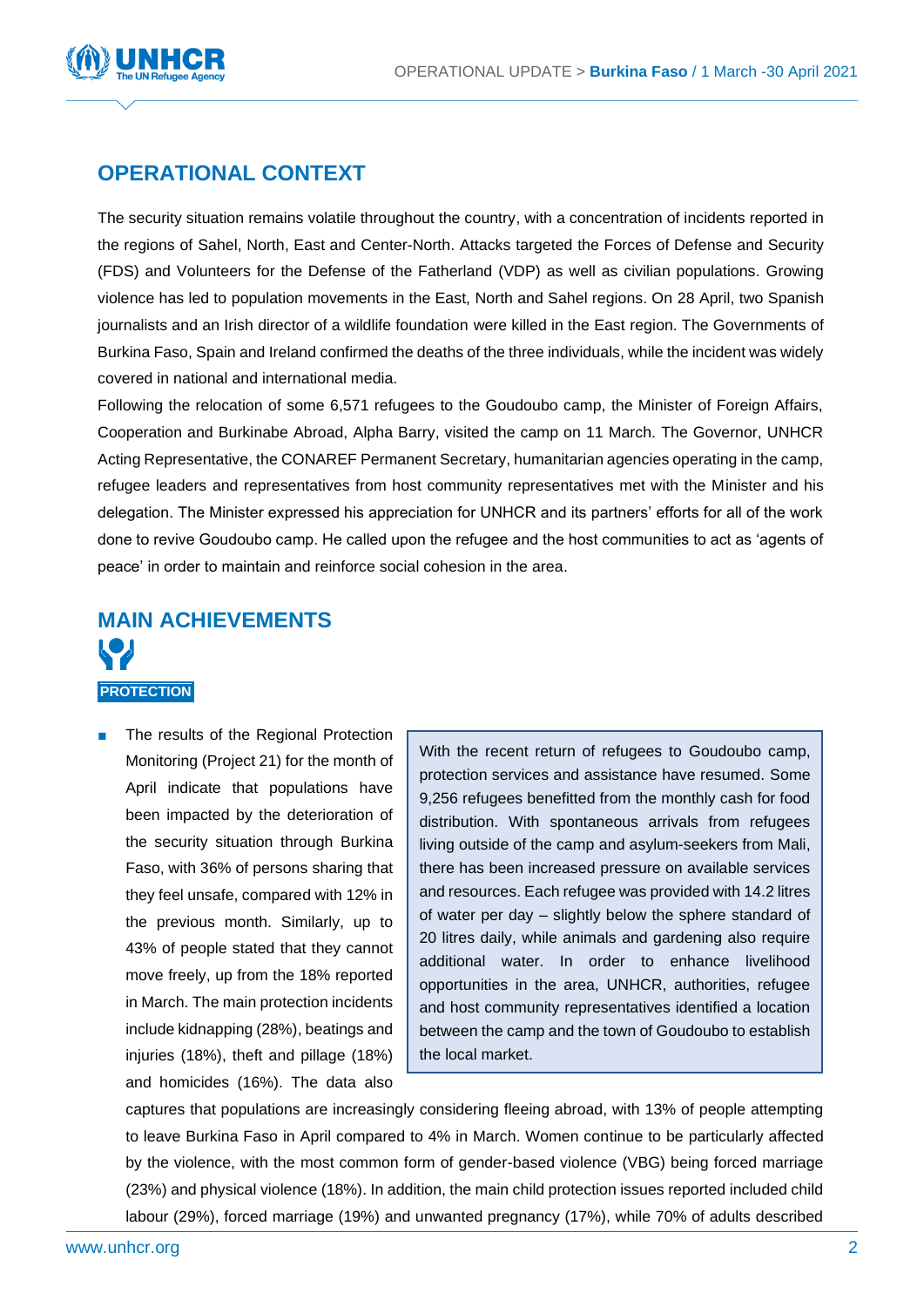

schools as being unsafe. Host community tensions appear to have risen exponentially, with only 33% of people mentioning feeling safe in the host community, compared with 100% in March.

- As part of its efforts to reduce the risk of statelessness in the country, UNHCR has supported authorities with the launch of an operation which will provide over 18,800 people with birth certificates in the regions of Cascades and Hauts-Bassins.
- In the area of social coexistence and cohesion, UNHCR and UNDP are developing a joint project in the regions of Cascades, Hauts-Bassins and South-West which aims at reinforcing the accountability and civil participation at the local level, strengthening the capacity of social/civil services for vulnerable groups and IDPs and strengthening the capacity of local actors for social coexistence and cohesion, amongst others.



- In order to build the capacity of its partners on the prevention and response to GBV, UNHCR organized a 3-day training on GBV core concepts, case management (including GBV Information Management System (GBVIMS) incident classification and intake form and interviewing techniques), prevention, mitigation, recovery and resilience activities as well as monitoring and evaluation. Staff members from INTERSOS, CREDO and UNHCR participated in the workshop.
- As part of the efforts to strengthen the protection response and to ensure that those most in need can access adequate services and care, the Protection Sub-Cluster in the Sahel has validated the referral mechanisms for general protection, GBV and child protection cases in the Provinces of the Seno, Yagha, Soum and Oudalan. Three toll-free numbers are available and focal points amongst humanitarian actors have been identified. Sensitization and awareness raising sessions will be conducted in all sites in the region to ensure that IDPs know how to access the available services. In addition, in the region of the Boucle du Mouhoun, two out of the three community centers, which will contribute to the management of GBV cases and psycho-social support for internally displaced persons have been completed.
- While several awareness raising campaigns about the criminalization and negative consequences of child marriage have been carried out in remote areas, traditions and customs continue to prevail over the law. With the aim to achieve lasting change in social norms and societal expectations regarding the role of girls and women, UNHCR worked with community leaders in Barsalogho (Center-North) to develop an action plan to end child marriage.
- The month of March was marked by the celebration of International Women's Day 8 March and a series of activities were organized across the country from focus groups discussions to bike races and football matches. Whether the discussions focused on female leadership, ("Female leadership: For an egalitarian future in the world of Covid-19" (global level)), or on the digital financial inclusion of women, (theme chosen at national level by the Ministry of Women "digital financial inclusion for the economic development of women"), it was an opportunity to reflect on achievements, what lies ahead including the opportunities that await future generations of women.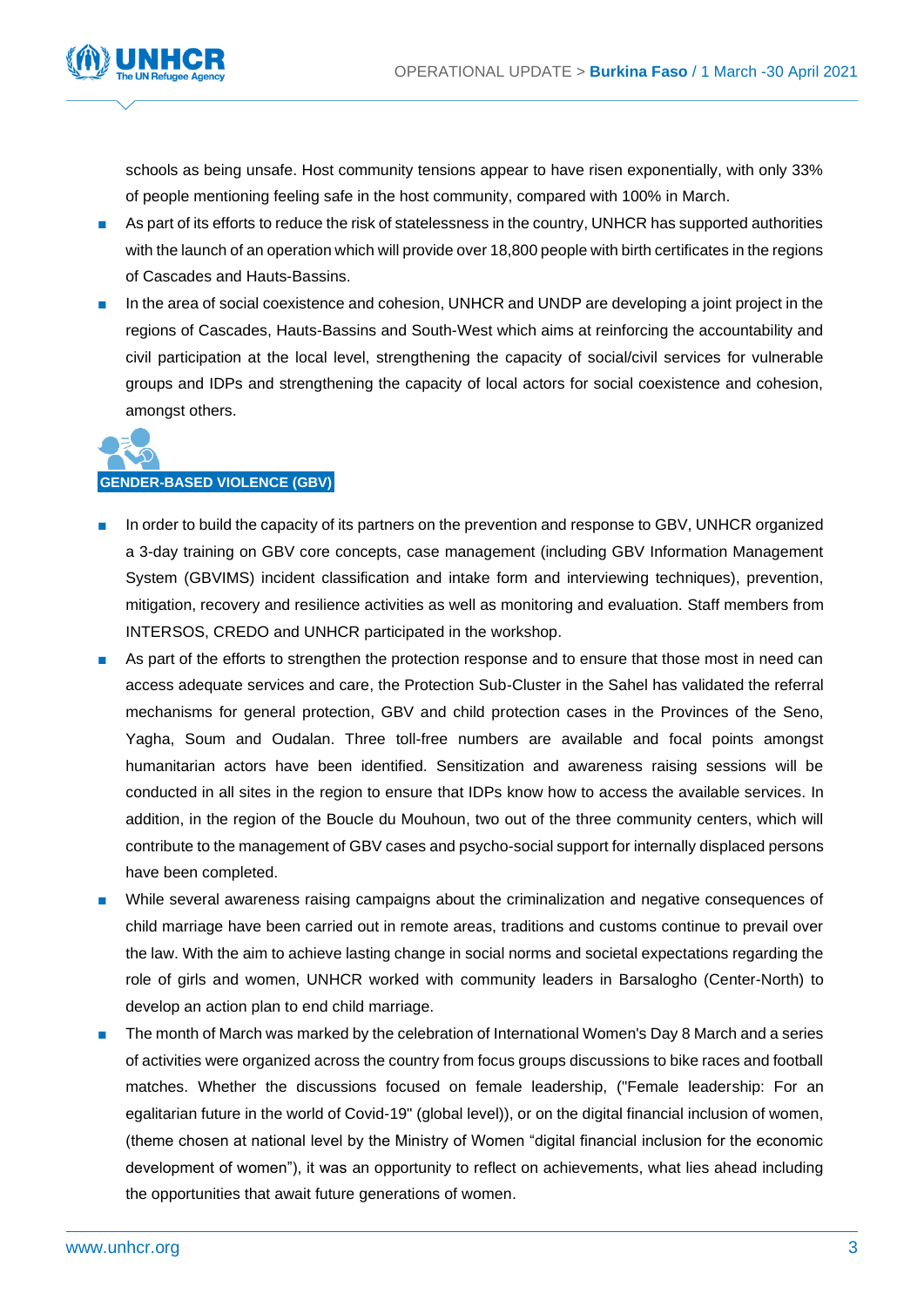

### **HEALTH AND COVID-19 RESPONSE**

- As of 30 April, Burkina Faso has recorded 13,319 confirmed cases of COVID-19, including 109 active cases, 157 deaths and 13,053 recoveries.
- The Ministry of Health has issued a note informing that, given the positive evolution of the identification and follow up of COVID-19 cases, the support provided by the central Government through health agents and volunteers will come to an end at 31 March 2021.
- UNHCR and its partners continue to support the Government in addressing the crisis and focusing their efforts on sensitization, prevention, and response to mitigate the impact of COVID-19 on persons of concern in nine regions of the country. Following the request for support by the Minister of Health, UNHCR had agreed to fund the construction of an oxygen production unit in CHU Tengandogo, one of the main hospitals in Ouagadougou, for a total amount of near to USD 435,000.
- In the Sahel region, UNHCR through its partner AIRD distributed WASH kits, composed of handwashing devices, bars of soap, liquid soap, and bins to seven schools and eight literacy centers in the towns of Dori and Bani to promote the respect of preventative measures, including hand-washing. Sensitization of staffs and their dependents on the strict respect of preventative measures in offices and homes continued.
- A measles outbreak has been reported in the Sahel region, with 61 cases identified and treated in Goudoubo camp. To date, a total of 3,512 children aged between 6 months and 14 years old (67%) have been vaccinated from February to April. Similarly, a proliferation of cases has been reported in IDP sites in the area of Wendou in Dori. The hospital in the area is overwhelmed, but thankfully no deaths have been reported so far. Awareness sessions were held in the refugee camp and Wendou.

## **SHELTER AND CRIS**

- UNHCR continues to strengthen the shelter response and the distribution of CRIs throughout the country to improve the living conditions, the physical safety and the dignity of displaced populations. The Shelter Cluster continues to coordinate the shelter and CRIs response. Over 7,000 shelters have been built by Cluster partners at almost mid-year against a target of 74,497 planned shelters. With continuous displacements, the needs in shelter are growing and additional resources are urgently needed. In 2021, due to resource constraints, needs are covered at 9% - with UNHCR covering 42% of these interventions.
- On 3 March, in the Center-North, a fire broke out at the Kyella IDP site. The fire devastated several tents and food stocks. There was no loss of human life, but nine IDP families were affected by the fire. UNHCR conducted focus group discussions to assess the protection needs of the affected families and the host families. In collaboration with the Provincial Directorate of Humanitarian Action, material assistance was provided to these nine families. A total of 39 Refugee Housing Units (RHU) were installed for IDPs families in Tougouri and Kyella. Each family also received packs of clothes, blankets, soap and plastic buckets and cans of water.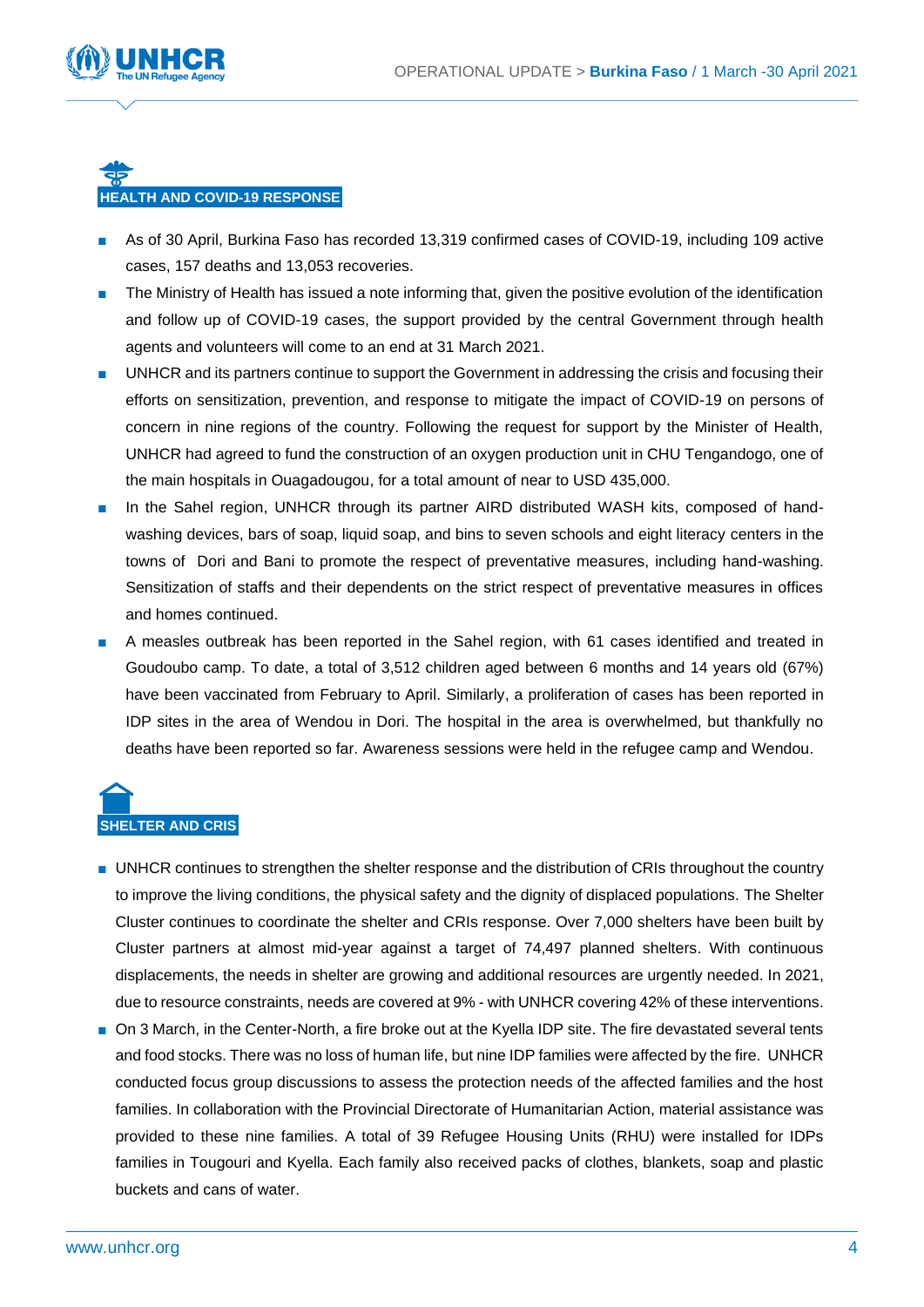



*Figure 1: UNHCR's footprint in shelter response*



- UNHCR continues to strengthen its efforts to facilitate access to education for refugee children. As part of preschool education support in the Sahel region, UNCHR and its partners are continuing efforts to rehabilitate school infrastructure in order to accommodate kindergarten children in adequate conditions and facilitate access to school meals for 400 children in Goudoubo camp. However, without further financial support for school feeding for preschool children, UNHCR' education partner, will have to reduce class schedules. As part of the protocol concluded between UNHCR and the Agence Universitaire de la Francophonie (AUF) to expand access to higher education for refugees, a questionnaire was put online to help identify qualified and interested refugees with an advanced university degree. Refugee students selected will be able to be part of the next AUF cohort.
- Women and children are particularly impacted by violence. The closure of schools due to growing insecurity in the province of Sourou in the Boucle du Mouhoun is of particular concern, with almost 450 displaced children, including a majority of girls, having dropped out of schools and left towards urban centers in search of employment.



■ UNHCR has supported efforts to facilitate access to water in Goudoubo camp trough the extension of the water distribution network to new shelter construction sites. Thanks to these additional installations, 4,207 m3 of water was pumped during the month of April. Each refugee benefited from an average of 14.52 liters of water per person per day in March and 15.20 liters of water per person per day in April. So far, through its partners, UNHCR has installed four solar pumps, seven hand pumps (PMH) and three water tanks in the camp. Water was supplied 24 hours a day through daily activities involving, solar and mechanical pumping, water treatment, analysis and daily quality control of water from 10 boreholes. In addition, as part of its environmental work, on 12 March, UNCHR launched its project on the provision of 1,000 durable and ecological shelters called Nubian Vaults in the Center-North and the Sahel, financed by the Government of Belgium through a USD 3 million contribution. Accompanied by the customary chief, the Principal Advisor of the Belgium Embassy symbolically laid the first stone of one of the shelters.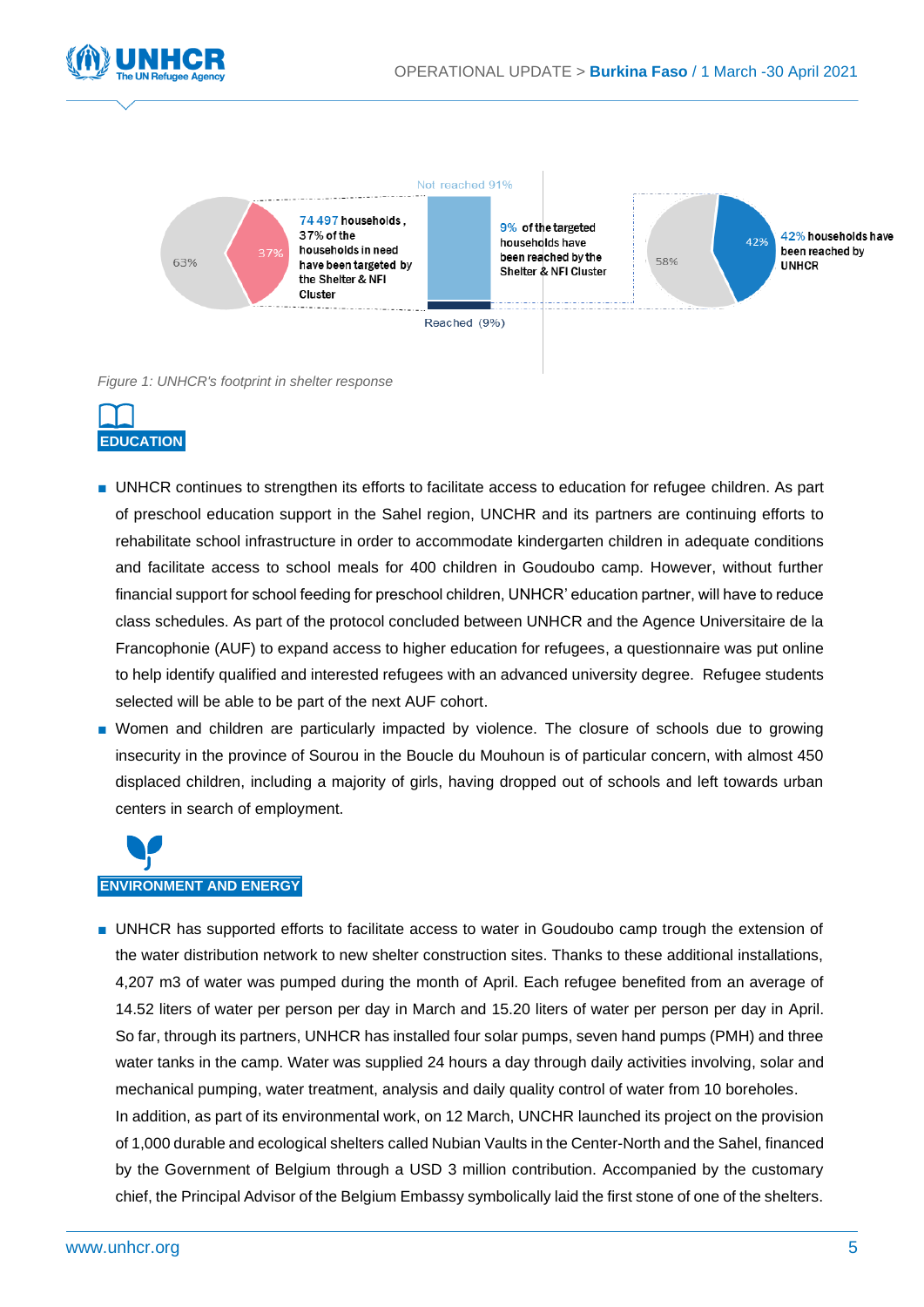

## **WORKING IN PARTNERSHIP**

■ In Burkina Faso, UNHCR works with a network of 11 partners, including the Government of Burkina Faso, UN sister agencies, International and National Non-Governmental Organizations, and development actors.

UNHCR continues to fully play its leading and coordination role of the protection and shelter / CRI Clusters and Temporary Reception Sites Management Working Group (GSAT). UNHCR is also pursuing advocacy to have the CCCM Cluster activated in the country. During the reported period, the Protection Cluster validated its 2021-2023 Strategy and developed a draft action plan. It also shared its quarterly protection report for the period from January to March 2021 has been finalized with strong recommendations for civil-military coordination (CIMCoord) and the Humanitarian Country Team (HCT). The report shows an achievement rate of 13% over the period from January to March 2021, i.e. 134,152 people reached out of 1,002,197 people targeted under the HRP. the report presents the response provided by the members of the cluster within the framework of the areas of responsibility and the working groups on protection in Burkina Faso, the major challenges as well as the perspectives. The protection sector in Burkina Faso encompasses 4 areas of responsibility and 2 working groups namely the subsectors of child protection, GBV, mine action, housing, land and property (HLP). The active working groups that support the activities of the protection cluster are those of protection monitoring, mental health and psychosocial support (SMSPS). This report strengthens analyses that women and children are the most affected by increasing violence. One in two children is affected by physical violence or mistreatment in the 6 regions affected by the humanitarian crisis, of which 82% are girls. Concerning GBV, during the 1st quarter of the year 2021, 352 survivors of GBV were identified by actors in the area of responsibility in the regions of Center- North (212), East (108), Sahel (18) and North (14). In the context of mine action, over the period from January to March 2021, 14 improvised explosive device (IED)-related incidents were reported in the regions of Sahel (8), North (2), East (2), and Center-South (1). Roads remain one of the main targets of explosive contamination, particularly IED contamination. Regarding access to land, housing and property, nearly 27% of the 264 households surveyed mentioned among the difficulties, the marginalization of women and other specific groups.

The Shelter Cluster is examining the possibility of diminishing the environmental impact of Shelter/CRI interventions, including through a review of the typology of shelters and the availability of local materials, amongst others. As part of its GSAT activities, UNHCR carried out a field monitoring mission in five IDP sites in the town of Dori in the Sahel. The mission identified gaps and unmet needs, including issues relating to food ration, WASH, shelter and CRIs for the new arrivals. A report was shared with the respective/responsible Clusters for their follow up.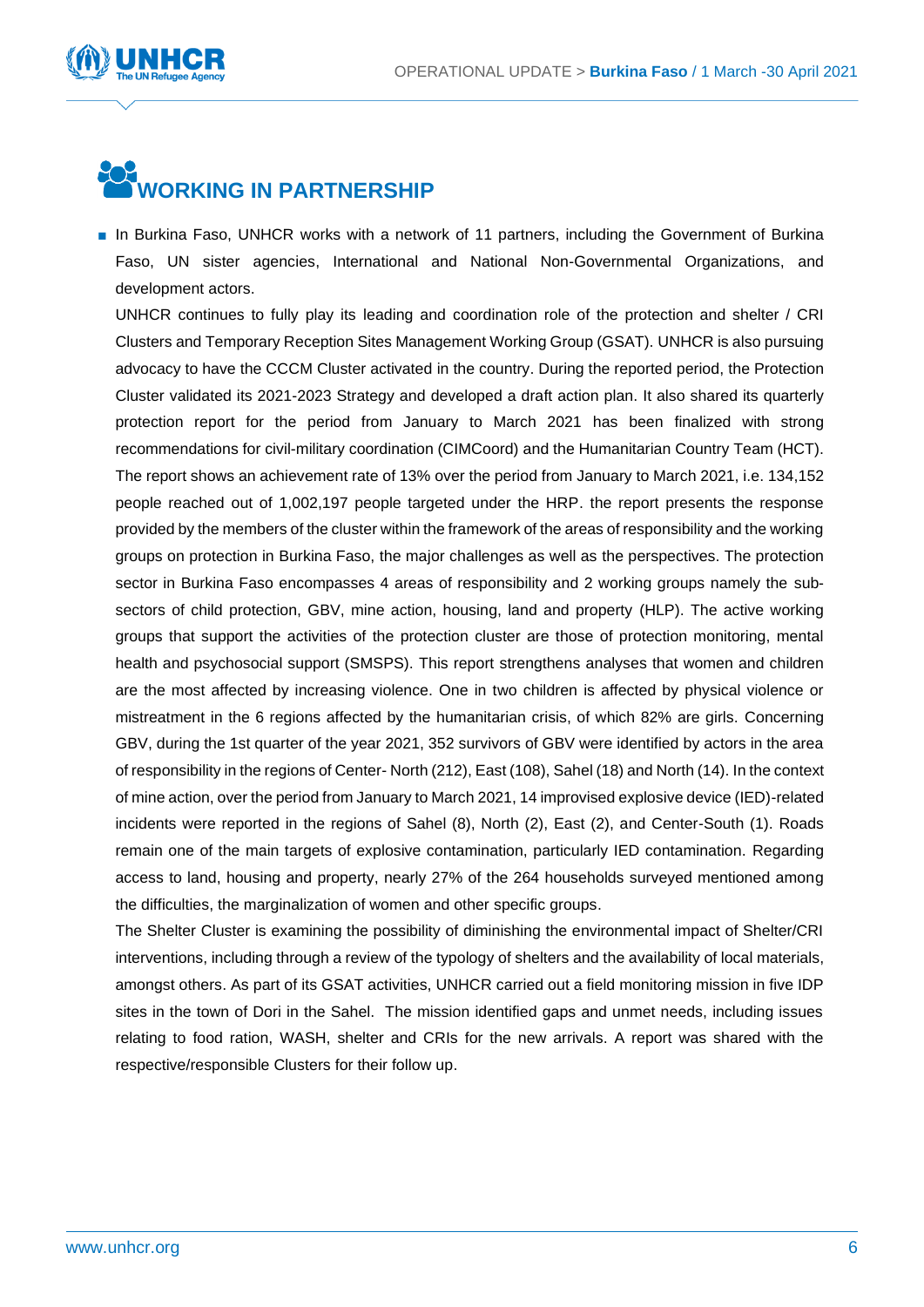

# **PUBLIC INFORMATION**

### **[Regional portal](https://data2.unhcr.org/en/situations/sahelcrisis/location/8650) - [UNHCR operation page](https://www.unhcr.org/fr/burkina-faso.html)**

■ [Fresh start for Malian refugees in Burkina Faso as camp reopens](https://www.unhcr.org/afr/news/stories/2021/4/605b65304/fresh-start-malian-refugees-burkina-faso-camp-reopens.html) (Story, 1 April 2021) **[Twitter](https://twitter.com/UNHCR_BF?ref_src=twsrc%5Egoogle%7Ctwcamp%5Eserp%7Ctwgr%5Eauthor) - [Facebook](https://www.facebook.com/UNHCRBurkinaFaso/)**

### Our best [tweet](https://twitter.com/UNHCR_BF/status/1356917196245635074?s=20) of March Our best [tweet](https://twitter.com/UNHCR_BF/status/1346035103655473153?s=20) of April

Meilleur Tweet a obtenu 1923 impressions

Ce 12 Mars à Kaya, en présence des autorités régionales gouvernementales et traditionnelles, UNHCR et l'Ambassade de Belgique BE, ont lancé le projet de fourniture d'abris écologiques aux déplacées internes et aux communautés hôtes du Centre-Nord et au Sahel.

### @UNHCRWestAfrica





Meilleur Tweet avec média a obtenu 567 impressions

M. Abdouraouf Gnon-Kondé, Représentant du HCR au BF, a présenté sa lettre de créances à @AlphaBarry20, Ministre des affaires étrangères, de la coopération, de l'inclusion africain et des Burkinabes de l'Extérieur @UNHCRWestAfrica pic.twitter.com/sEsXpt4se9



## **FINANCIAL INFORMATION**

As of 20 April 2021, total recorded contributions for the operation amount to USD **20.6 M.** UNHCR is grateful for the critical support provided by donors who have contributed to this operation as well as those who have contributed to UNHCR programmes with unearmarked or broadly earmarked funds.